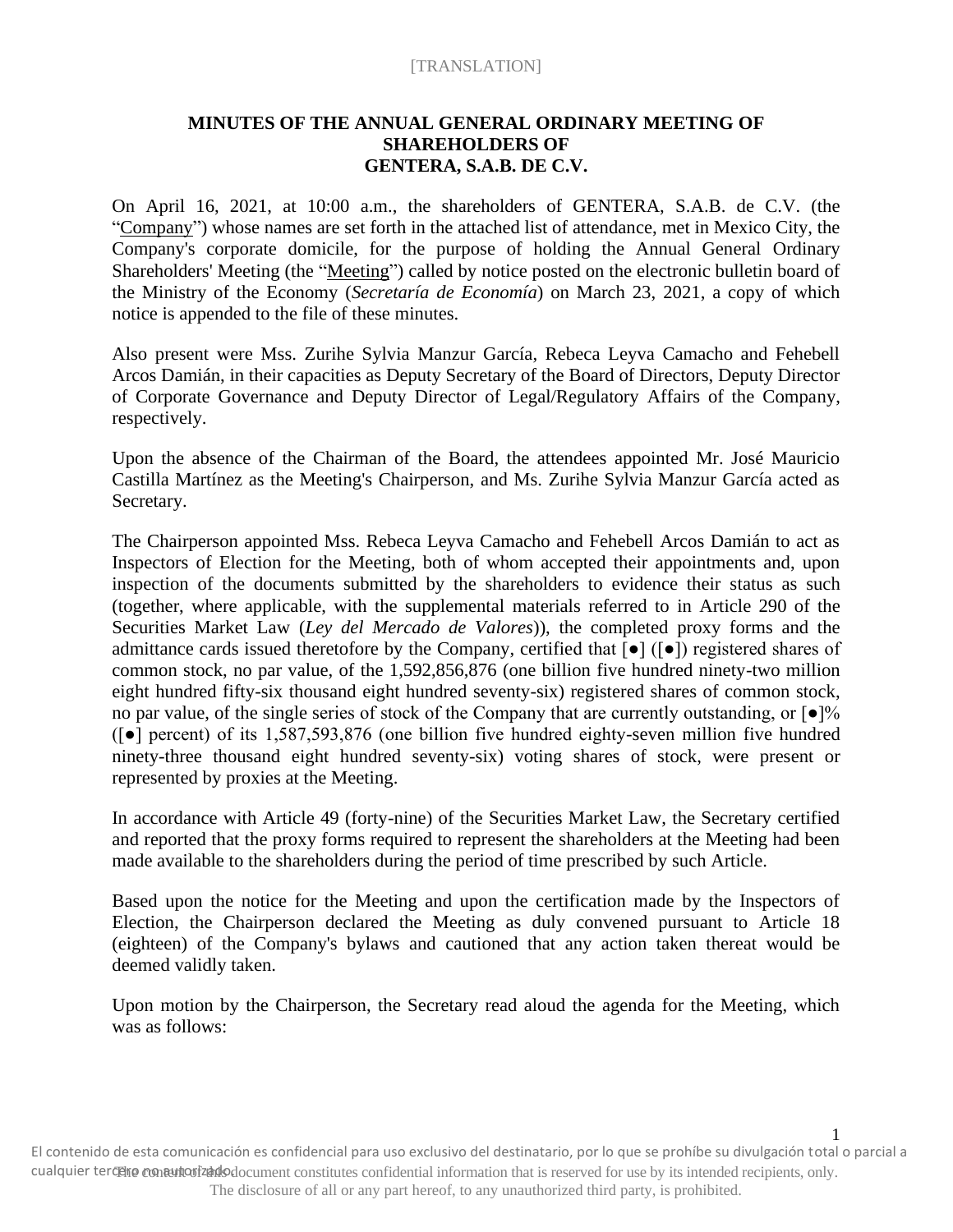## **Agenda**

- **I. Resolutions regarding the reports referred to in Article 172 of the General Corporations Law (***Ley General de Sociedades Mercantiles***) and Article 28(IV) of the Securities Market Law, for the year ended December 31, 2020.**
- **II. Resolutions regarding the allocation of the Company's profit for fiscal year 2020.**
- **III. Status report on the Company's share repurchase fund.**
- **IV. Resolutions regarding the cancellation of the shares held by the Company for its own account.**
- **V. Report under Article 76 of the Income Tax Law (***Ley del Impuesto Sobre la Renta***), regarding the satisfaction of the Company's tax obligations.**
- **VI. Resolutions regarding the appointment or, as the case may be, reelection of the members of the Board of Directors and the chairpersons of the Audit and Corporate Governance committees, the determination of their compensations and the certification of their independent status.**
- **VII. Resolutions regarding the appointment or, as the case may be, reelection of the Chairman of the Board, and of the Secretary and Deputy Secretary.**

## **VIII. Appointment of authorized representatives.**

The shareholders discussed, deliberated on and addressed each and all of the items of business included in the agenda, and, following a reading of the motions submitted in connection therewith, which are appended to the file of these minutes, adopted the following resolutions by a majority of the votes present or represented at the Meeting:

## **Resolutions**

# **I. Resolutions regarding the reports referred to in Article 172 of the General Corporations Law and Article 28(IV) of the Securities Market Law, for the year ended December 31, 2020.**

**I.1** It is hereby resolved to acknowledge and approve (i) the reports submitted by the Corporate Governance and Audit committees pursuant to Article 43 of the Securities Market Law; (ii) the report on the Company's operations during the year ended December 31, 2020, as submitted by the Chief Executive Officer pursuant to Article 44(XI) of the Securities Market Law, including (a) the Company's annual and sustainability reports for such year and (b) the Company's consolidated financial statements as of and for the year ended December 31, 2020, together with the independent auditor's report thereon; (iii) the opinion issued by the Board of Directors pursuant to Article 28(IV)(c), with respect to the report

2 cualquier tercence coneutorizado. Coment constitutes confidential information that is reserved for use by its intended recipients, only. The disclosure of all or any part hereof, to any unauthorized third party, is prohibited. El contenido de esta comunicación es confidencial para uso exclusivo del destinatario, por lo que se prohíbe su divulgación total o parcial a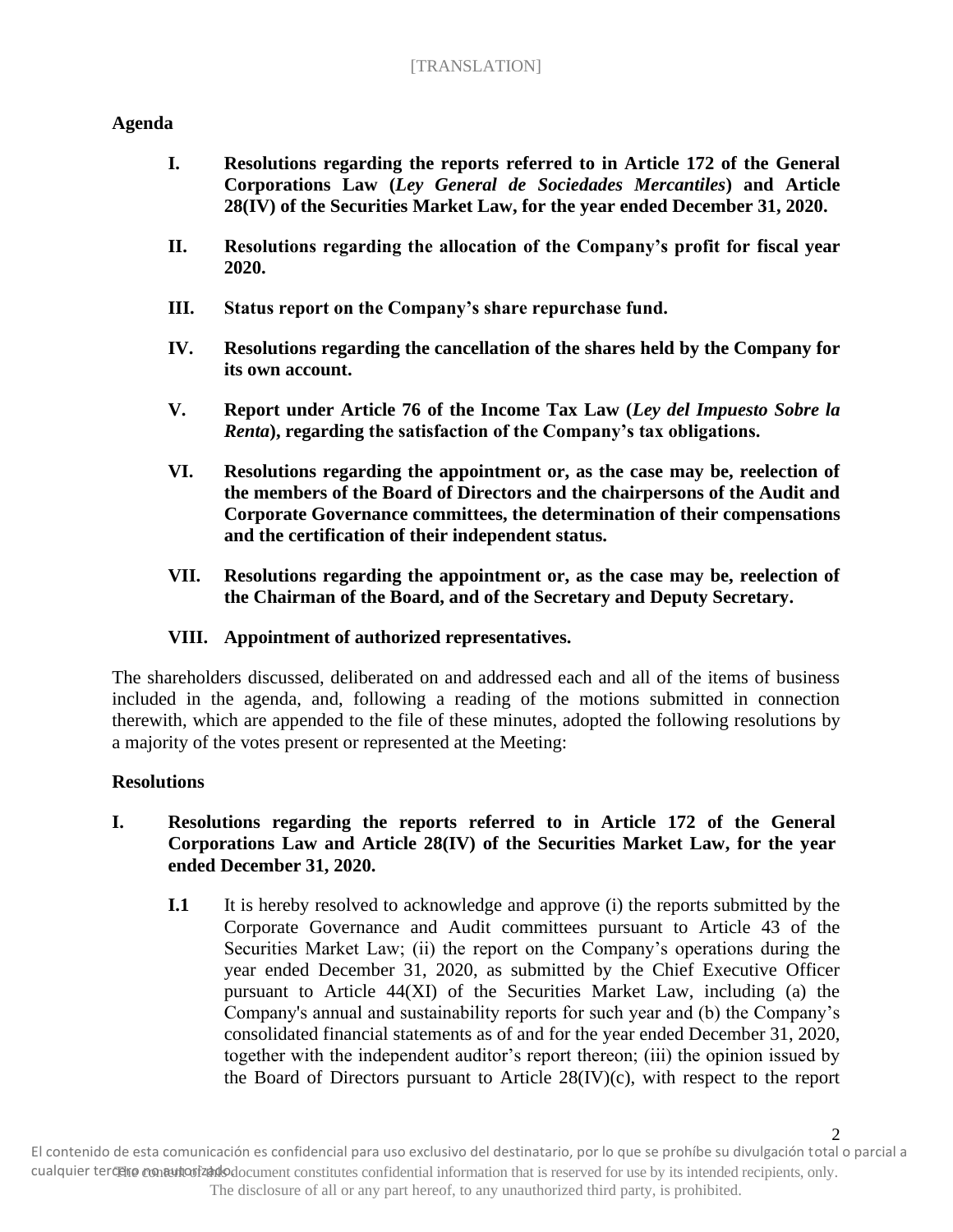submitted by Chief Executive Officer; (iv) the report on the principal accounting and disclosure policies and criteria followed in connection with the preparation of the Company's financial information, as submitted by the Board of Directors pursuant to Article 172(b) of the General Corporations Law; and (v) the report on the activities of the Board of Directors during 2020, as submitted by the Board of Directors pursuant to Article 28(IV)(e) of the Securities Market Law. The aforementioned reports were read aloud by the Secretary upon motion by the Chairperson.

- **I.2** It is hereby resolved to attach to the minutes of this Meeting a copy of each of the reports referred to in item I.1 above, including the Company's consolidated financial statements as of and for the year ended December 31, 2020, which are comprised of the following documents:
	- Balance Sheet;
	- Income Statement:
	- **Exercise 1** Statement of Changes in Stockholders' Equity;
	- Cash Flow Statement: and
	- Notes to the Financial Statements.
- **I.3** It is hereby resolved to approve each and all of the actions taken and the transactions entered into by the Company during the year ended December 31, 2020. Based upon the above, it is further resolved to approve and ratify each and all of the actions taken by the Company's Chief Executive Officer, Board of Directors (both as a whole and through each of its members) and intermediate management bodies (both as a whole and through each of their members) during the year ended December 31, 2020, as well as the transactions entered into by the Company and its management bodies, including any committee thereof, during the current fiscal year through the date of this Meeting.
- **I.4** It is hereby resolved to ratify each and all of the actions taken and the resolutions adopted by the Board of Directors, the Audit Committee, the Executive Committee, the Risk Committee and the Corporate Governance Committee (both as a whole and through each of their members) at the meetings held by such management bodies during the period from January 1 to December 31, 2020, and those taken or adopted thereby during the current fiscal year through the date of this Meeting, including, without limitation, each and all of the actions taken by the members of such management bodies during the aforementioned periods. It is further resolved to release each and all of the members of such management bodies, as well as the Company's Chief Executive Officer and Secretary, from any liability arising as a result of their appointments to their positions or the performance of the duties associated therewith.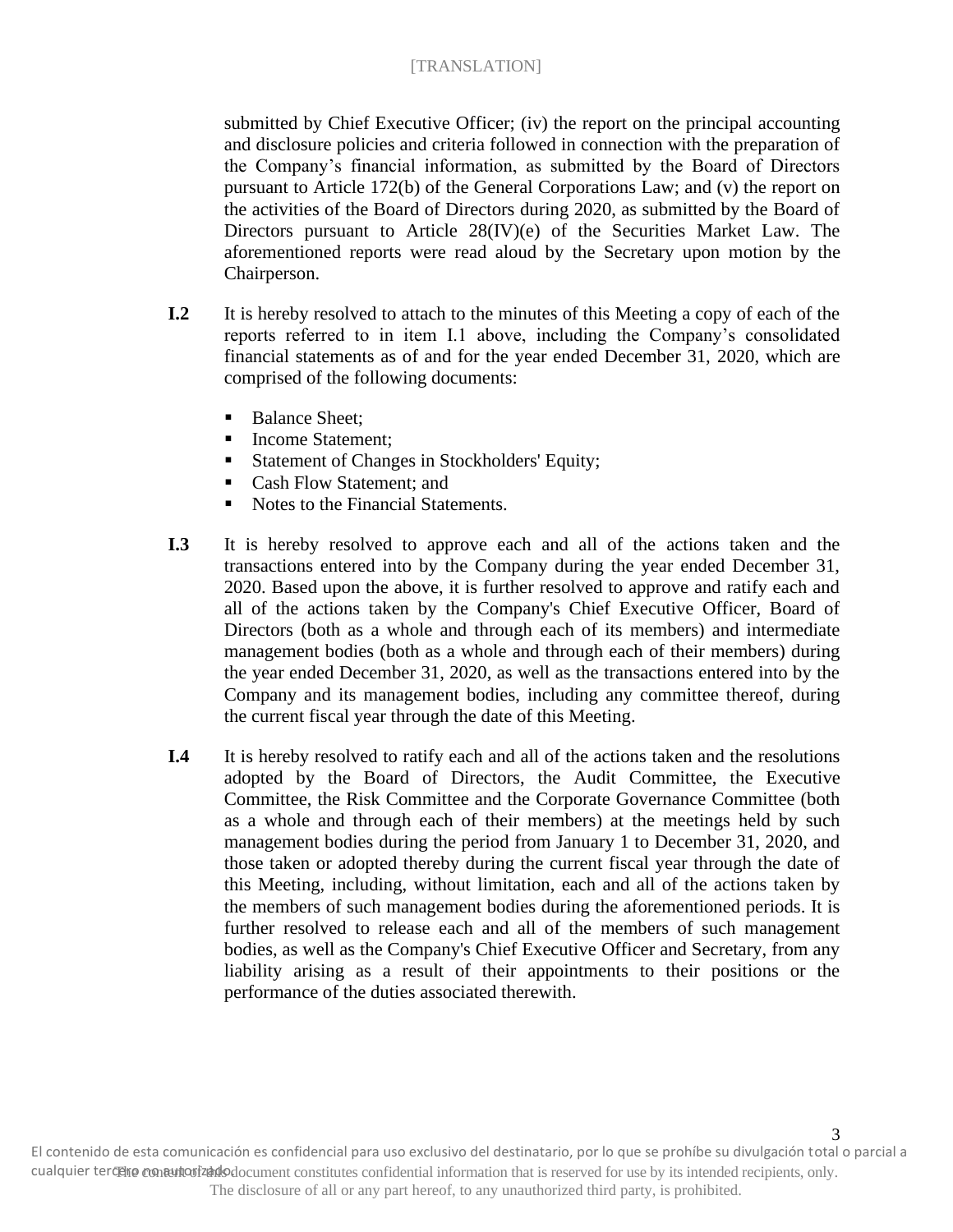# **II. Resolutions regarding the allocation of the Company's profit for fiscal year 2020.**

- **II.1** It is hereby resolved that the Company's losses pursuant to its audited financial statements as of and for the year ended December 31, 2020, be allocated as follows:
	- (i) The amount of Ps.1,592,064,235.00 (one billion five hundred ninety-two million sixty-four thousand two hundred thirty-five pesos and no cents) shall be allocated to the retained earnings (losses) account.
- **II.2** In view of the results described in item II.1 above, it is hereby resolved to not declare or pay any dividends for the year ended December 31, 2020.

# **III. Status report on the Company's share repurchase fund.**

- **III.1** It is hereby resolved to acknowledge and approve in its terms the report on the condition of the Company's share repurchase fund, as submitted pursuant to the last paragraph of Article 56 (fifty-six) of the Securities Market Law, Article 60(III) of the General Rules for Issuers and Other Market Participants (*Disposiciones de carácter general aplicables a las emisoras de valores y a otros participantes del mercado de valores*) (the "General Rules"), and the Company's Share Repurchase and Resale Policies. A copy of said report is to be attached to the minutes of this Meeting.
- **III.2** It is hereby resolved that the amount available to repurchase Company shares during the current year shall be up to Ps.892,099,498.21 (eight hundred ninetytwo million ninety-nine thousand four hundred ninety-eight pesos and twenty-one cents), which shall be used in accordance with the Company's Share Repurchase and Resale Policies.

# **IV. Resolutions regarding the cancellation of the shares held by the Company for its own account.**

- **IV.1** It is deemed in the Company's interest to cancel 5,263,000 (five million two hundred sixty-three thousand) shares of the Company's single series of common stock, no par value, representing a portion of the Company's variable capital, which shares were repurchased by the Company during the period from August 1, 2019 to March 23, 2020, without such cancellation resulting in a decrease in the Company's capital.
- **IV.2** As a result of the above, as of the date hereof the Company's capital is divided into 1,587,593,876 (one billion five hundred eighty-seven million five hundred ninety-three thousand eight hundred seventy-six) registered shares of a single series of common stock, no par value, of which 415,595,676 (four hundred fifteen million five hundred ninety-five thousand six hundred seventy-six) registered shares of common stock, no par value, account for the fixed portion of the Company's capital and 1,171,998,200 (one billion one hundred seventy-one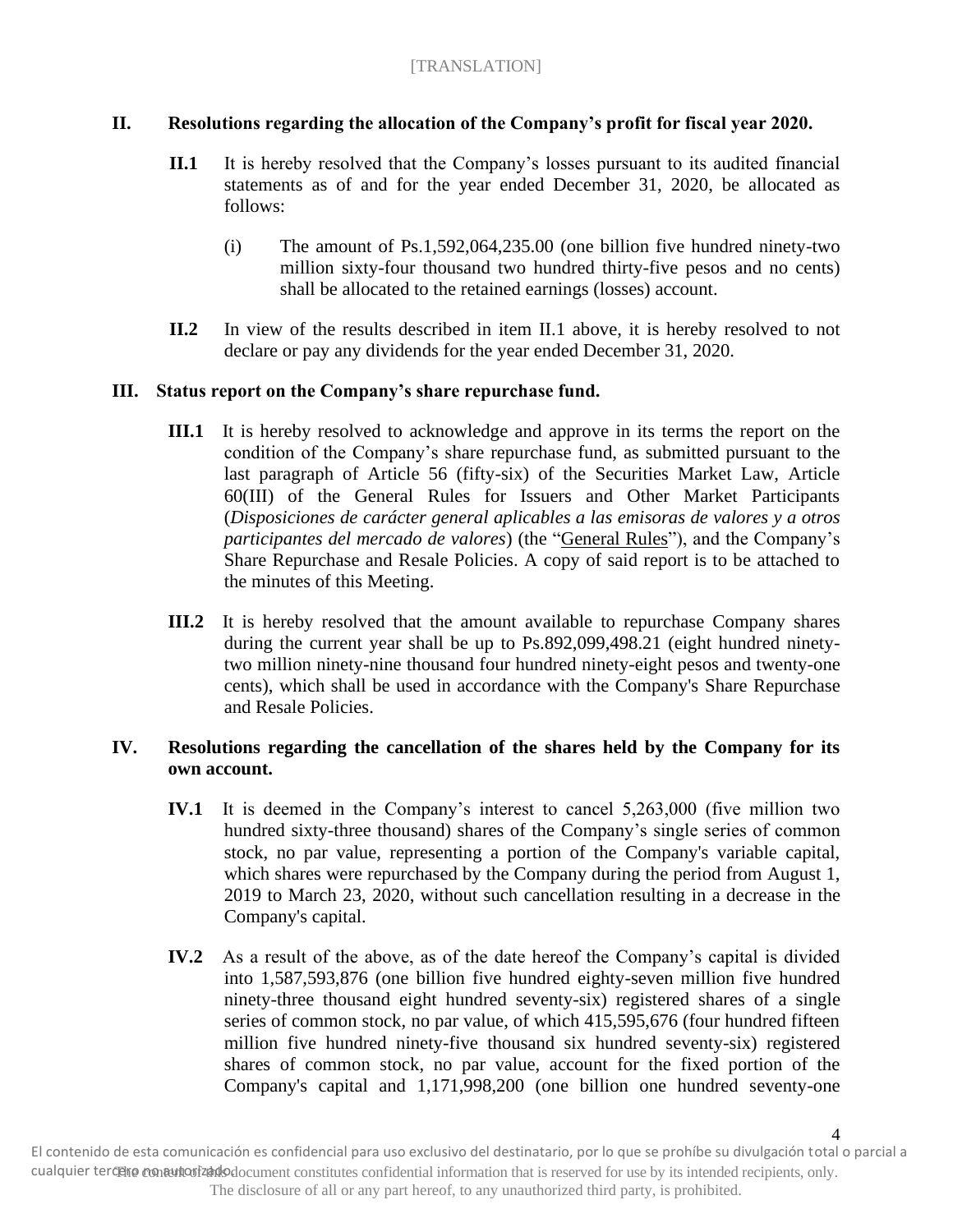million nine hundred ninety-eight thousand two hundred) registered shares of common stock, no par value, account for the variable portion of the Company's capital.

**IV.3** Based upon the above, it is hereby resolved to: (i) take all such actions as may be necessary to withdraw from Indeval the 5,263,000 (five million two hundred sixty-three thousand) shares that have now been canceled; (ii) update the registration of the Company's securities with the National Securities Registry (*Registro Nacional de Valores*); and (iii) exchange the stock certificates that are currently deposited with Indeval, to reflect the cancellation of the aforementioned shares.

## **V. Report under Article 76 of the Income Tax Law, regarding the satisfaction of the Company's tax obligations.**

It is hereby resolved to acknowledge the submission of the report prescribed by Article 76 of the Income Tax Law, regarding the satisfaction of the Company's tax obligations for the year ended December 31, 2020, which report was read aloud by the Secretary. According to such report, as of the date hereof the Company is in compliance with all of its tax obligations. A copy of said report is to be attached to the minutes of this Meeting.

## **VI. Resolutions regarding the appointment or, as the case may be, reelection of the members of the Board of Directors and the chairpersons of the Audit and Corporate Governance committees, the determination of their compensations and the certification of their independent status.**

**VI.1** It is hereby resolved to accept the resignation of Mr. José Manuel Canal Hernando as a member of the Board of Directors.

It is hereby acknowledged that the shareholders expressed to Mr. Canal their gratitude for his service, approved each and all of the actions taken by him during his tenure, and released him from any and all liability in connection therewith.

- **VI.2** Based upon a recommendation from the Company's Nominations and Evaluations Commission, it is hereby resolved to approve the appointment of Mr. José Manuel Canal Hernando to the Board of Directors as Honorary Member thereof, for a lifelong term; and it is hereby acknowledged that such individual, having been appraised of his prospective appointment, has accepted such appointment and has been duly sworn-in.
- **VI.3** Based upon a recommendation from the Company's Nominations and Evaluations Commission, it is hereby resolved to approve the appointment of Ms. Marina Díaz Ibarra to the Board of Directors, as an independent member thereof; and it is noted that such individual, having been appraised of her prospective appointment, has accepted such appointment and has been duly sworn-in.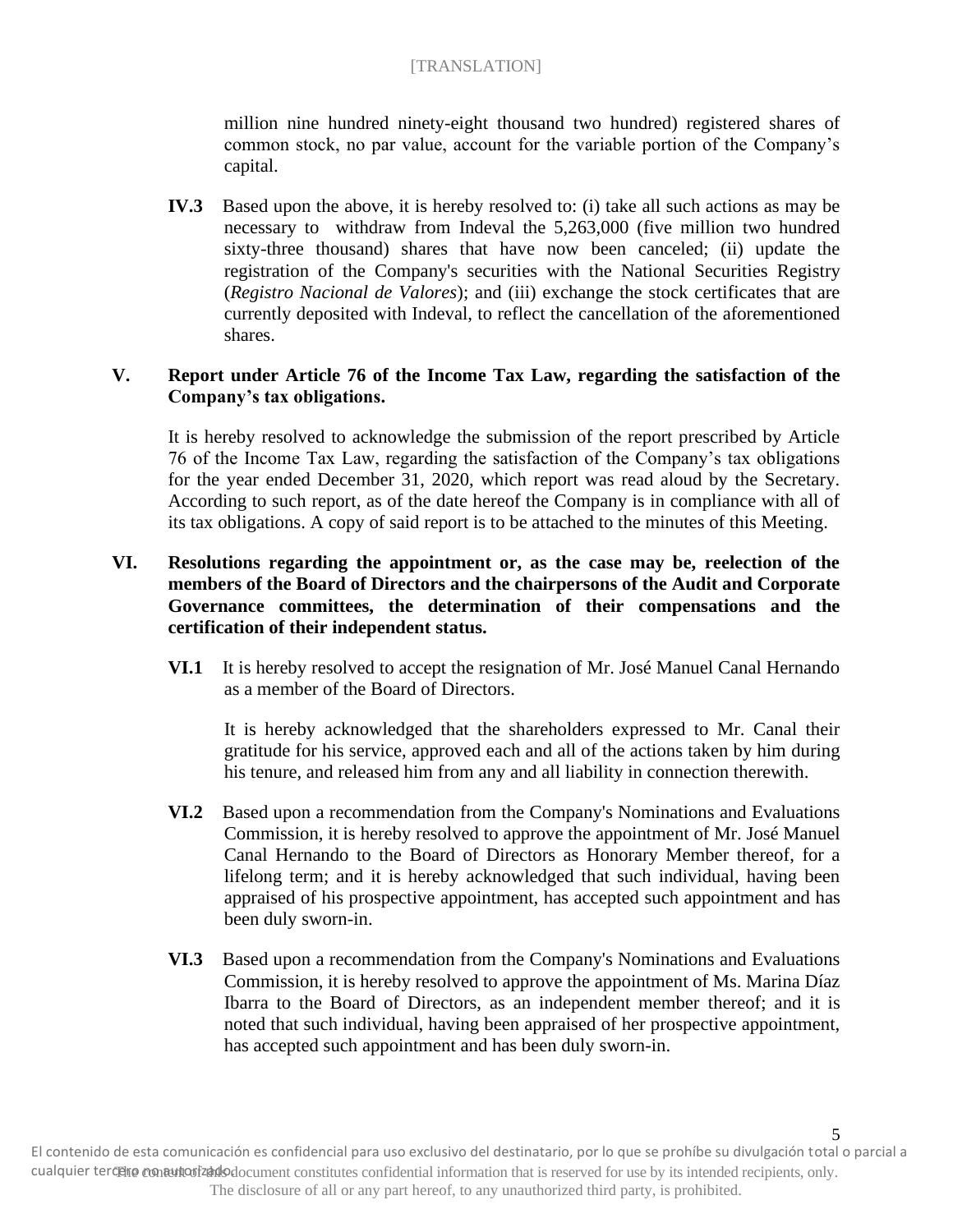- **VI.4** It is hereby resolved to ratify the appointments of Messrs. Antonio Rallo Verdugo, Carlos Antonio Danel Cendoya, Carlos Labarthe Costas, Francisco Javier Arrigunaga Gómez del Campo, John Anthony Santa María Otazúa, José Ignacio Ávalos Hernández, Juan Ignacio Casanueva Pérez and Luis Alfonso Nicolau Gutiérrez, and Mss. Martha Elena González Caballero and Rose Nicole Dominique Reich Sapire, to the Board of Directors.
- **VI.5** As a result of the preceding resolutions, the Board of Directors of the Company shall be hereafter comprised of the following individuals, whose independent or related status is noted next to their respective names:

| <b>Directors</b>                            | <b>Status</b>            |
|---------------------------------------------|--------------------------|
| Marina Díaz Ibarra                          | Independent              |
| Martha Elena González Caballero             | Independent              |
| Rose Nicole Dominique Reich Sapire          | Independent              |
| Antonio Rallo Verdugo                       | Independent              |
| Carlos Antonio Danel Cendoya                | Related                  |
| Carlos Labarthe Costas                      | Related                  |
| Francisco Javier Arrigunaga Gómez del Campo | Independent              |
| John Anthony Santa María Otazúa             | Independent              |
| José Ignacio Ávalos Hernández               | Related                  |
| Juan Ignacio Casanueva Pérez                | Related                  |
| Luis Alfonso Nicolau Gutiérrez              | Independent              |
| José Manuel Canal Hernando                  | <b>Honorary Director</b> |

**VI.6** It is hereby resolved to accept the resignation of Ms. Nicole Dominique Reich Sapire as Chair of the Board of Directors' Corporate Governance Committee.

It is hereby acknowledged that the shareholders expressed to Ms. Reich their gratitude for her service, approved each and all of the actions taken by her during her tenure, and released her from any and all liability in connection therewith.

- **VI.7** It is hereby resolved to approve the appointment of Mr. Francisco Javier Arrigunaga Gómez del Campo as Chairman of the Corporate Governance Committee; and it is noted that such individual, having been appraised of his prospective appointment, has accepted such appointment and has been duly sworn-in.
- **VI.8** It is hereby resolved to ratify the appointment of Ms. Martha Elena González Caballero as Chair of the Audit Committee.
- **VI.9** Those directors who hold senior management positions will receive no compensation whatsoever in connection with the performance of their duties as board members. All other members of the Board of Directors, as well as the

cualquier tercence coneutorizado. Coment constitutes confidential information that is reserved for use by its intended recipients, only. The disclosure of all or any part hereof, to any unauthorized third party, is prohibited. El contenido de esta comunicación es confidencial para uso exclusivo del destinatario, por lo que se prohíbe su divulgación total o parcial a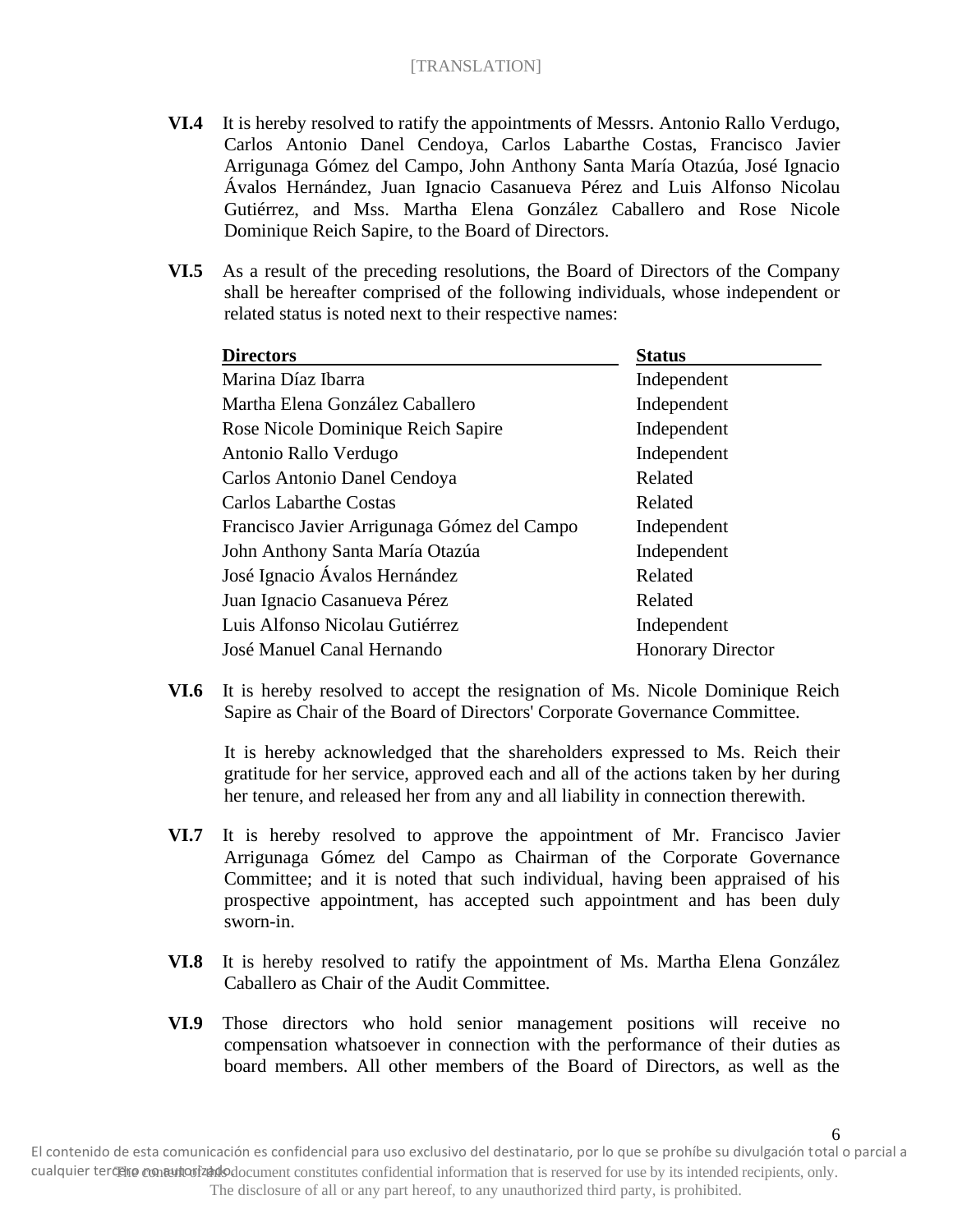Honorary Director and the members of the committees will receive such compensations as the Corporate Governance Committee may determine.

- **VI.10** It is hereby resolved that the Company shall hold each member of its Board of Directors, each member of its Audit Committee, each member of its Corporate Governance Committee, each member of its Executive Committee and each member of its Risk Committee, as well as its Secretary and its Chief Executive Officer, free and harmless from any claim, complaint, proceeding or investigation instituted against him or her as a result of the lawful performance of his or her duties as a member of the Board or of the aforementioned intermediate management bodies, or as the Company's Secretary or Chief Executive Officer, including any damage or loss suffered or settlement paid (where advisable) by him or her and all of the reasonable, documented fees and expenses of any attorneys and other advisors retained to defend such individual's interests in connection with the above, but excluding any claim, complaint, proceeding or investigation arising as a result of such individual's own negligence, willful misconduct, bad faith or unlawful acts.
- **VI.11** It is hereby resolved to ratify each and all of the resolutions adopted by the Board of Directors, the Audit Committee, the Corporate Governance Committee, the Executive Committee and the Risk Committee at the meetings held by such management bodies during the period from January 1 to December 31, 2020, and during the current fiscal year through the date of this Meeting, as well as the resolutions of the Secretary and each and all of the actions taken by the Board of Directors, the Audit Committee, the Corporate Governance Committee, the Executive Committee, the Risk Committee and the Secretary during the aforementioned periods. It is further resolved to release each and all of the members of such management bodies, as well as the Company's Secretary, from any liability arising as a result of his or her appointment to his or her position or his or her performance of the duties associated therewith.

# **VII. Resolutions regarding the appointment or, as the case may be, reelection of the Chairman of the Board, and of the Secretary and Deputy Secretary.**

- **VII.1** It is hereby resolved to ratify the appointment of Mr. Carlos Antonio Danel Cendoya as Chairman of the Board.
- **VII.2** It is hereby resolved to ratify the appointment of Mr. Manuel de la Fuente Morales as the Company's Secretary (but not a member of the Board).
- **VII.3** It is hereby resolved to ratify the appointment of Ms. Zurihe Sylvia Manzur García as the Company's Deputy Secretary (but not a member of the Board).
- **VII.4** It is hereby resolved to ratify each and all of the actions taken by the Chairman of the Board and by the Company's Secretary and Deputy Secretary during the period from January 1 to December 31, 2020, and to release each such individual from any liability arising as a result of his or her appointment to his or her

7 cualquier tercence coneutorizado. Coment constitutes confidential information that is reserved for use by its intended recipients, only. The disclosure of all or any part hereof, to any unauthorized third party, is prohibited. El contenido de esta comunicación es confidencial para uso exclusivo del destinatario, por lo que se prohíbe su divulgación total o parcial a